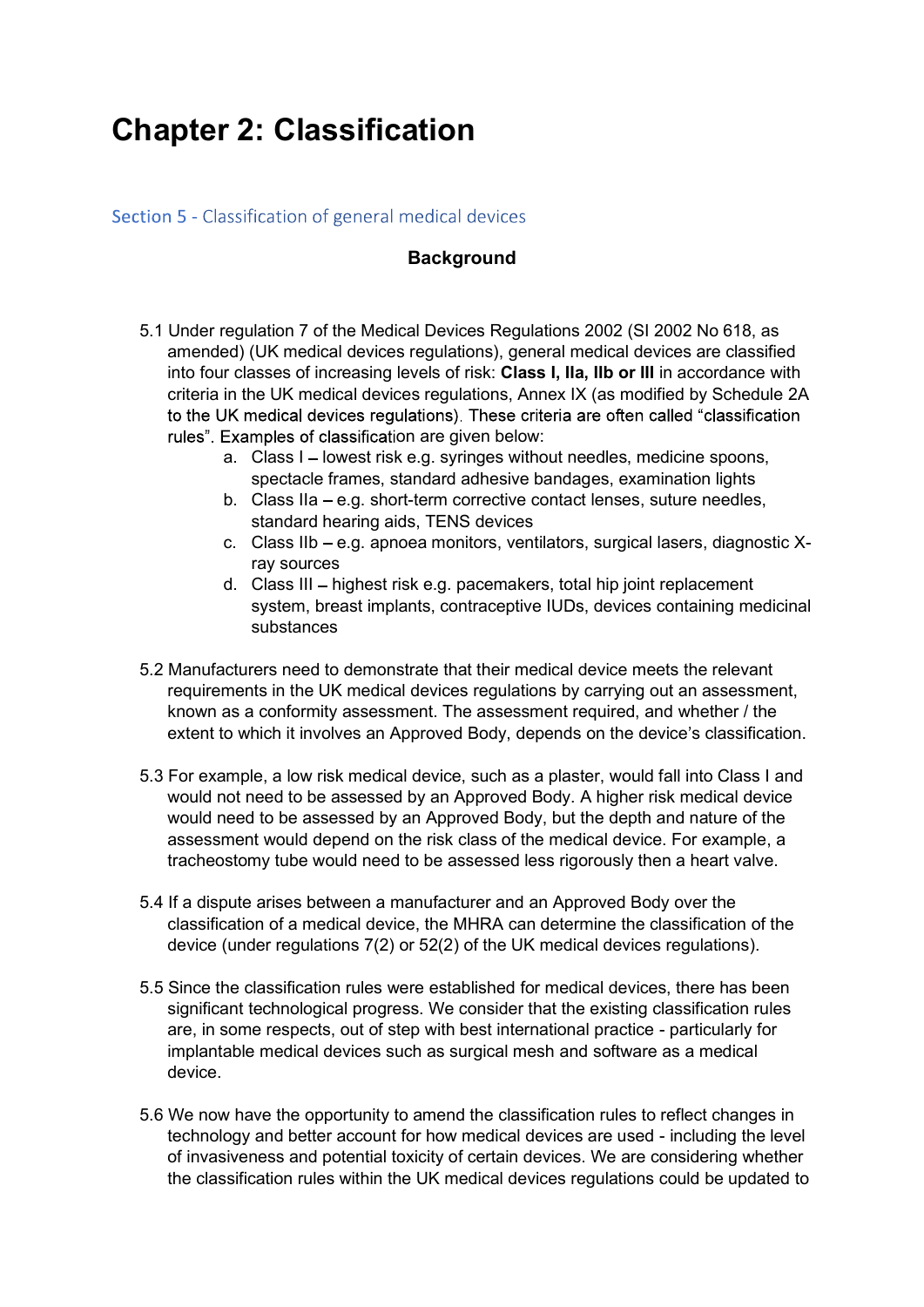device receives is commensurate with the level of risk that the device presents.

- better align with best international practice and ensure that the scrutiny a medical<br>device receives is commensurate with the level of risk that the device presents.<br>Further discussion and questions on medical device class 5.7 Further discussion and questions on medical device classification can be found in the following sections of this consultation:
	- a. classification of software as a medical device is covered in Chapter 10,
	- b. taking into account environmental sustainability and public health impacts in Chapter 13
	- c. classification of IVDs is covered in Chapter 9.

## Possible Changes and Questions

5.8 The MHRA considers that the classification rules for general medical devices (excluding IVDs) in the UK medical devices regulations could be amended to change the classification of certain devices, and bring into scope of the classification rules, products that did not previously fall within the definition of a medical device or within the scope of the classification rules. Examples of changes that could be made include those set out in paragraph 5.9.

5.9 The classification rules could be amended to provide as follows:

- active implantable medical devices and their accessories could be classified as Class III
- in vitro fertilisation (IVF) and assisted reproduction technologies (ART) could be classified as Class III
- surgical meshes could be classified as Class III
- $\bullet$ total or partial joint replacements (except ancillary components such as screws, wedges, plates and instruments) could be classified as Class III
- spinal disc replacement implants and implantable medical devices that  $\bullet$ contact the spinal column (except ancillary components such as screws, wedges, plates and instruments) could be classified as Class III
- medical devices incorporating nanomaterial could be classified between  $\bullet$ Class IIa - III depending on potential internal exposure levels
- non-invasive medical devices which come into contact with mucous  $\bullet$ membrane (not only injured skin) could be classified between Class I - Ila depending on intended use. Injured skin or mucous membrane could mean an area of skin or a mucous membrane presenting a pathological change or change following disease or a wound
- invasive medical devices with respect to body orifices, other than surgically invasive medical devices, which are intended to administer medicinal products by inhalation could be classified as Class IIa, unless their mode of action has an essential impact on the efficacy and safety of the administered medicinal product or they are intended to treat life-threatening conditions, in which case they could be classified as Class IIb
- medical devices that are composed of substances or of combinations of  $\bullet$ substances that are intended to be introduced into the human body via a body orifice or applied to the skin and that are absorbed by or locally dispersed in the human body could be classified as: